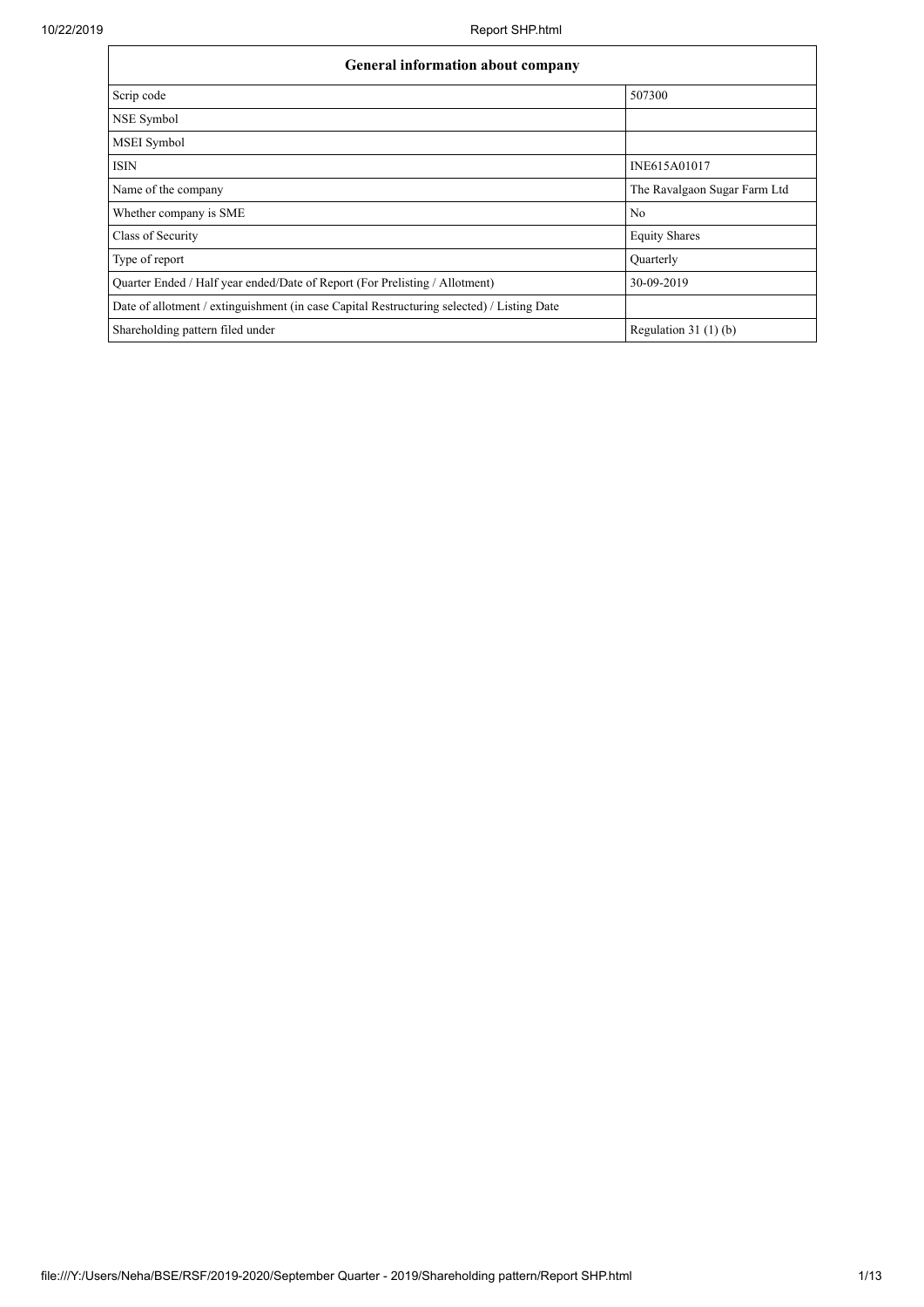|                 | <b>Declaration</b>                                                                        |                |                                |                       |                             |  |  |  |  |  |  |
|-----------------|-------------------------------------------------------------------------------------------|----------------|--------------------------------|-----------------------|-----------------------------|--|--|--|--|--|--|
| Sr.<br>No.      | Particular                                                                                | Yes/No         | Promoter and<br>Promoter Group | Public<br>shareholder | Non Promoter-<br>Non Public |  |  |  |  |  |  |
| $\overline{1}$  | Whether the Listed Entity has issued any partly paid up shares?                           | N <sub>0</sub> | N <sub>0</sub>                 | N <sub>0</sub>        | N <sub>0</sub>              |  |  |  |  |  |  |
| $\overline{2}$  | Whether the Listed Entity has issued any Convertible Securities<br>$\gamma$               | No             | N <sub>0</sub>                 | N <sub>0</sub>        | N <sub>0</sub>              |  |  |  |  |  |  |
| $\overline{3}$  | Whether the Listed Entity has issued any Warrants?                                        | N <sub>0</sub> | N <sub>o</sub>                 | N <sub>o</sub>        | N <sub>0</sub>              |  |  |  |  |  |  |
| $\overline{4}$  | Whether the Listed Entity has any shares against which<br>depository receipts are issued? | No             | N <sub>0</sub>                 | N <sub>0</sub>        | N <sub>0</sub>              |  |  |  |  |  |  |
| $\overline{5}$  | Whether the Listed Entity has any shares in locked-in?                                    | N <sub>0</sub> | No                             | N <sub>0</sub>        | No                          |  |  |  |  |  |  |
| 6               | Whether any shares held by promoters are pledge or otherwise<br>encumbered?               | No             | N <sub>0</sub>                 |                       |                             |  |  |  |  |  |  |
| $\overline{7}$  | Whether company has equity shares with differential voting<br>rights?                     | No             | N <sub>0</sub>                 | N <sub>0</sub>        | N <sub>0</sub>              |  |  |  |  |  |  |
| $8\phantom{.}8$ | Whether the listed entity has any significant beneficial owner?                           | N <sub>0</sub> |                                |                       |                             |  |  |  |  |  |  |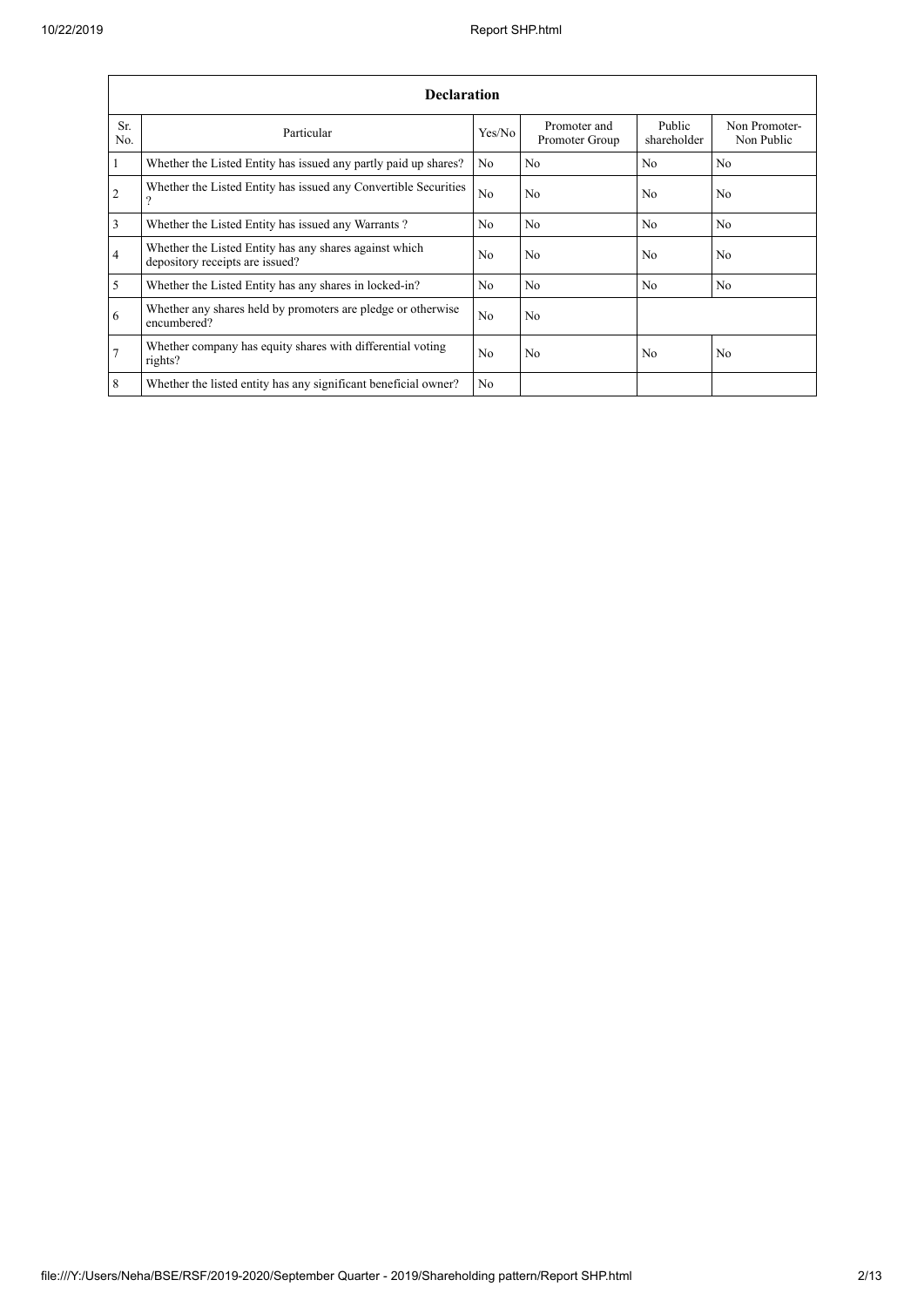|                                           | Table I - Summary Statement holding of specified securities |                                                     |                   |                                         |                                              |                                                                |                                                                                                                   |                              |               |                               |                                 |  |
|-------------------------------------------|-------------------------------------------------------------|-----------------------------------------------------|-------------------|-----------------------------------------|----------------------------------------------|----------------------------------------------------------------|-------------------------------------------------------------------------------------------------------------------|------------------------------|---------------|-------------------------------|---------------------------------|--|
| Category<br>Category<br>of<br>(1)<br>(II) |                                                             | fully<br>Nos. Of<br>shareholders<br>(III)<br>shares | No. of            | No. Of<br>Partly                        | No. Of<br>shares                             | Total nos.<br>shares<br>held (VII)<br>$= (IV) +$<br>$(V)+(VI)$ | Shareholding as a % of<br>total no. of shares<br>(calculated as per<br>SCRR, 1957) (VIII) As<br>a % of $(A+B+C2)$ |                              |               | each class of securities (IX) | Number of Voting Rights held in |  |
|                                           | shareholder                                                 |                                                     | paid up<br>equity | paid-up<br>equity<br>shares<br>held (V) | underlying<br>Depository<br>Receipts<br>(VI) |                                                                |                                                                                                                   | No of Voting (XIV)<br>Rights |               |                               | Total as a<br>$%$ of            |  |
|                                           |                                                             |                                                     | held $(IV)$       |                                         |                                              |                                                                |                                                                                                                   | Class<br>eg: $\mathbf{X}$    | Class<br>eg:y | Total                         | $(A+B+C)$                       |  |
| (A)                                       | Promoter<br>&<br>Promoter<br>Group                          | 5                                                   | 36247             |                                         |                                              | 36247                                                          | 53.3                                                                                                              | 36247                        |               | 36247                         | 53.3                            |  |
| (B)                                       | Public                                                      | 3669                                                | 31753             |                                         |                                              | 31753                                                          | 46.7                                                                                                              | 31753                        |               | 31753                         | 46.7                            |  |
| (C)                                       | Non<br>Promoter-<br>Non Public                              |                                                     |                   |                                         |                                              |                                                                |                                                                                                                   |                              |               |                               |                                 |  |
| (C1)                                      | <b>Shares</b><br>underlying<br><b>DRs</b>                   |                                                     |                   |                                         |                                              |                                                                |                                                                                                                   |                              |               |                               |                                 |  |
| (C2)                                      | Shares held<br>by<br>Employee<br>Trusts                     |                                                     |                   |                                         |                                              |                                                                |                                                                                                                   |                              |               |                               |                                 |  |
|                                           | Total                                                       | 3674                                                | 68000             |                                         |                                              | 68000                                                          | 100                                                                                                               | 68000                        |               | 68000                         | 100                             |  |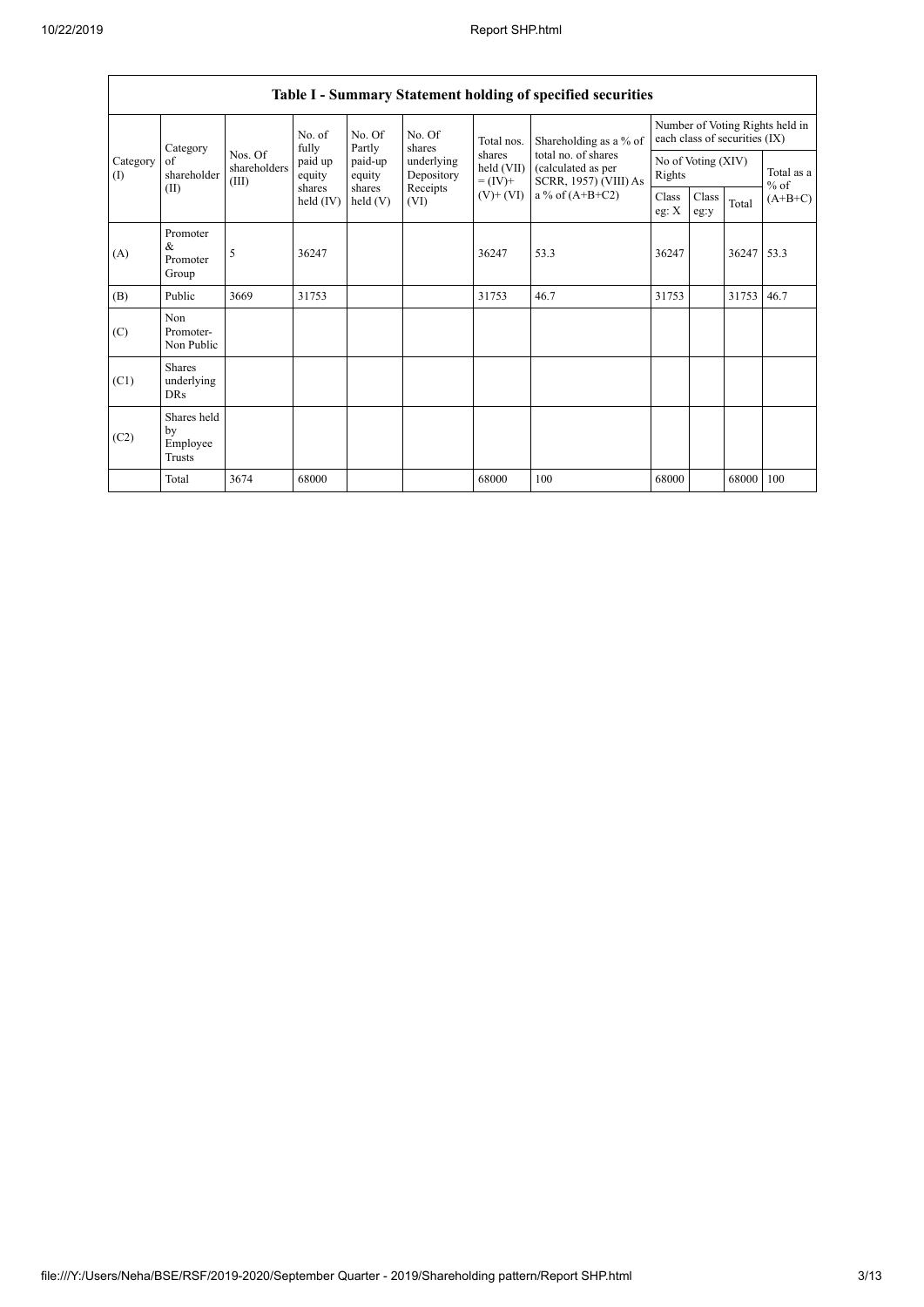|                 | Table I - Summary Statement holding of specified securities |                                                                                                                                                                         |                                                  |                                                                                            |                                                                                        |                                                  |                       |                                                                               |                                |                                       |  |
|-----------------|-------------------------------------------------------------|-------------------------------------------------------------------------------------------------------------------------------------------------------------------------|--------------------------------------------------|--------------------------------------------------------------------------------------------|----------------------------------------------------------------------------------------|--------------------------------------------------|-----------------------|-------------------------------------------------------------------------------|--------------------------------|---------------------------------------|--|
| Category<br>(1) | Category<br>of<br>shareholder<br>(II)                       | No. Of<br>No. of<br><b>Shares</b><br><b>Shares</b><br>Underlying<br>Underlying<br>Outstanding<br>Outstanding<br>convertible<br>Warrants<br>securities<br>$(X_i)$<br>(X) |                                                  | No. Of Shares<br>Underlying<br>Outstanding<br>convertible                                  | Shareholding , as a $\%$<br>assuming full<br>conversion of<br>convertible securities ( | Number of<br>Locked in<br>shares (XII)           |                       | Number of<br><b>Shares</b><br>pledged or<br>otherwise<br>encumbered<br>(XIII) |                                | Number of<br>equity shares<br>held in |  |
|                 |                                                             |                                                                                                                                                                         | securities and<br>No. Of<br>Warrants (Xi)<br>(a) | as a percentage of<br>diluted share capital)<br>$(XI) = (VII)+(X) As a %$<br>of $(A+B+C2)$ | No.<br>(a)                                                                             | As a<br>$%$ of<br>total<br>Shares<br>held<br>(b) | N <sub>0</sub><br>(a) | As a<br>$%$ of<br>total<br>Shares<br>held<br>(b)                              | dematerialized<br>form $(XIV)$ |                                       |  |
| (A)             | Promoter<br>$\&$<br>Promoter<br>Group                       |                                                                                                                                                                         |                                                  |                                                                                            | 53.3                                                                                   |                                                  |                       |                                                                               |                                | 35747                                 |  |
| (B)             | Public                                                      |                                                                                                                                                                         |                                                  |                                                                                            | 46.7                                                                                   |                                                  |                       |                                                                               |                                | 26040                                 |  |
| (C)             | Non<br>Promoter-<br>Non Public                              |                                                                                                                                                                         |                                                  |                                                                                            |                                                                                        |                                                  |                       |                                                                               |                                |                                       |  |
| (C1)            | <b>Shares</b><br>underlying<br><b>DRs</b>                   |                                                                                                                                                                         |                                                  |                                                                                            |                                                                                        |                                                  |                       |                                                                               |                                |                                       |  |
| (C2)            | Shares held<br>by<br>Employee<br>Trusts                     |                                                                                                                                                                         |                                                  |                                                                                            |                                                                                        |                                                  |                       |                                                                               |                                |                                       |  |
|                 | Total                                                       |                                                                                                                                                                         |                                                  |                                                                                            | 100                                                                                    |                                                  |                       |                                                                               |                                | 61787                                 |  |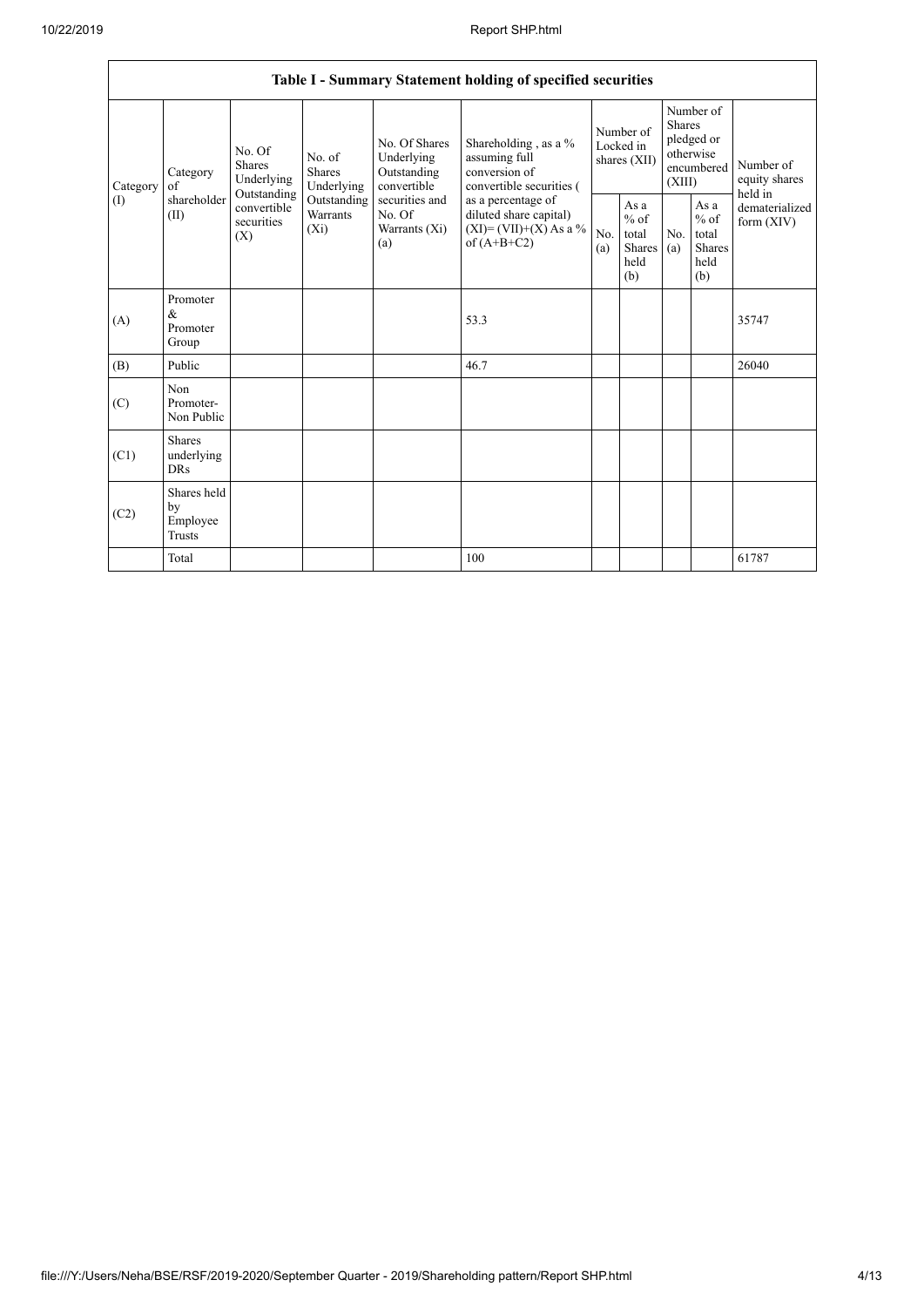$\mathbf{r}$ 

| Table II - Statement showing shareholding pattern of the Promoter and Promoter Group   |                                                                                                                |                                  |                             |                             |                                                |                                        |                                                                              |                  |                    |                                                                  |                           |
|----------------------------------------------------------------------------------------|----------------------------------------------------------------------------------------------------------------|----------------------------------|-----------------------------|-----------------------------|------------------------------------------------|----------------------------------------|------------------------------------------------------------------------------|------------------|--------------------|------------------------------------------------------------------|---------------------------|
|                                                                                        |                                                                                                                |                                  | No. of<br>fully             | No. Of<br>Partly            | No. Of                                         | Total<br>nos.                          | Shareholding as a                                                            |                  |                    | Number of Voting Rights held<br>in each class of securities (IX) |                           |
| Sr.                                                                                    | Category & Name<br>of the Shareholders<br>(1)                                                                  | Nos. Of<br>shareholders<br>(III) | paid up<br>equity<br>shares | paid-up<br>equity<br>shares | shares<br>underlying<br>Depository<br>Receipts | shares<br>held<br>$(VII) =$<br>$(IV)+$ | % of total no. of<br>shares (calculated<br>as per SCRR,<br>1957) (VIII) As a | Rights           | No of Voting (XIV) |                                                                  | Total<br>as a %<br>of     |
|                                                                                        |                                                                                                                |                                  | held<br>(IV)                | held<br>(V)                 | (VI)                                           | $(V)$ +<br>(VI)                        | % of $(A+B+C2)$                                                              | Class<br>eg: $X$ | Class<br>eg:y      | Total                                                            | Total<br>Voting<br>rights |
| $\boldsymbol{A}$                                                                       | Table II - Statement showing shareholding pattern of the Promoter and Promoter Group                           |                                  |                             |                             |                                                |                                        |                                                                              |                  |                    |                                                                  |                           |
| (1)                                                                                    | Indian                                                                                                         |                                  |                             |                             |                                                |                                        |                                                                              |                  |                    |                                                                  |                           |
| (a)                                                                                    | Individuals/Hindu<br>undivided Family                                                                          | $\overline{\mathbf{3}}$          | 2861                        |                             |                                                | 2861                                   | 4.21                                                                         | 2861             |                    | 2861                                                             | 4.21                      |
| (d)                                                                                    | Any Other<br>(specify)                                                                                         | $\boldsymbol{2}$                 | 33386                       |                             |                                                | 33386                                  | 49.1                                                                         | 33386            |                    | 33386                                                            | 49.1                      |
| Sub-Total (A)<br>(1)                                                                   |                                                                                                                | 5                                | 36247                       |                             |                                                | 36247                                  | 53.3                                                                         | 36247            |                    | 36247 53.3                                                       |                           |
| (2)                                                                                    | Foreign                                                                                                        |                                  |                             |                             |                                                |                                        |                                                                              |                  |                    |                                                                  |                           |
| Total<br>Shareholding<br>of Promoter<br>and Promoter<br>Group $(A)=A)$<br>$(1)+(A)(2)$ |                                                                                                                | 5                                | 36247                       |                             |                                                | 36247                                  | 53.3                                                                         | 36247            |                    | 36247 53.3                                                       |                           |
| $\, {\bf B}$                                                                           | Table III - Statement showing shareholding pattern of the Public shareholder                                   |                                  |                             |                             |                                                |                                        |                                                                              |                  |                    |                                                                  |                           |
| (1)                                                                                    | Institutions                                                                                                   |                                  |                             |                             |                                                |                                        |                                                                              |                  |                    |                                                                  |                           |
| (f)                                                                                    | Financial<br><b>Institutions/Banks</b>                                                                         | 6                                | 38                          |                             |                                                | 38                                     | 0.06                                                                         | 38               |                    | 38                                                               | 0.06                      |
| Sub-Total (B)<br>(1)                                                                   |                                                                                                                | 6                                | 38                          |                             |                                                | 38                                     | 0.06                                                                         | 38               |                    | 38                                                               | 0.06                      |
| (3)                                                                                    | Non-institutions                                                                                               |                                  |                             |                             |                                                |                                        |                                                                              |                  |                    |                                                                  |                           |
| (a(i))                                                                                 | Individuals -<br><i>i.Individual</i><br>shareholders<br>holding nominal<br>share capital up to<br>Rs. 2 lakhs. | 3427                             | 28801                       |                             |                                                | 28801                                  | 42.35                                                                        | 28801            |                    | 28801 42.35                                                      |                           |
| (b)                                                                                    | NBFCs registered<br>with RBI                                                                                   | $\mathbf{1}$                     | 5                           |                             |                                                | 5                                      | 0.01                                                                         | 5                |                    | 5                                                                | 0.01                      |
| (e)                                                                                    | Any Other<br>(specify)                                                                                         | 235                              | 2909                        |                             |                                                | 2909                                   | 4.28                                                                         | 2909             |                    | 2909                                                             | 4.28                      |
| Sub-Total (B)<br>(3)                                                                   |                                                                                                                | 3663                             | 31715                       |                             |                                                | 31715                                  | 46.64                                                                        | 31715            |                    | 31715                                                            | 46.64                     |
| <b>Total Public</b><br>Shareholding<br>$(B)= (B)(1) +$<br>$(B)(2)+(B)(3)$              |                                                                                                                | 3669                             | 31753                       |                             |                                                | 31753                                  | 46.7                                                                         | 31753            |                    | 31753                                                            | 46.7                      |
| $\mathbf C$                                                                            | Table IV - Statement showing shareholding pattern of the Non Promoter- Non Public shareholder                  |                                  |                             |                             |                                                |                                        |                                                                              |                  |                    |                                                                  |                           |
| Total (<br>$A+B+C2$ )                                                                  |                                                                                                                | 3674                             | 68000                       |                             |                                                | 68000                                  | 100                                                                          | 68000            |                    | 68000                                                            | 100                       |
| Total (A+B+C<br>$\mathcal{E}$                                                          |                                                                                                                | 3674                             | 68000                       |                             |                                                | 68000                                  | 100                                                                          | 68000            |                    | 68000 100                                                        |                           |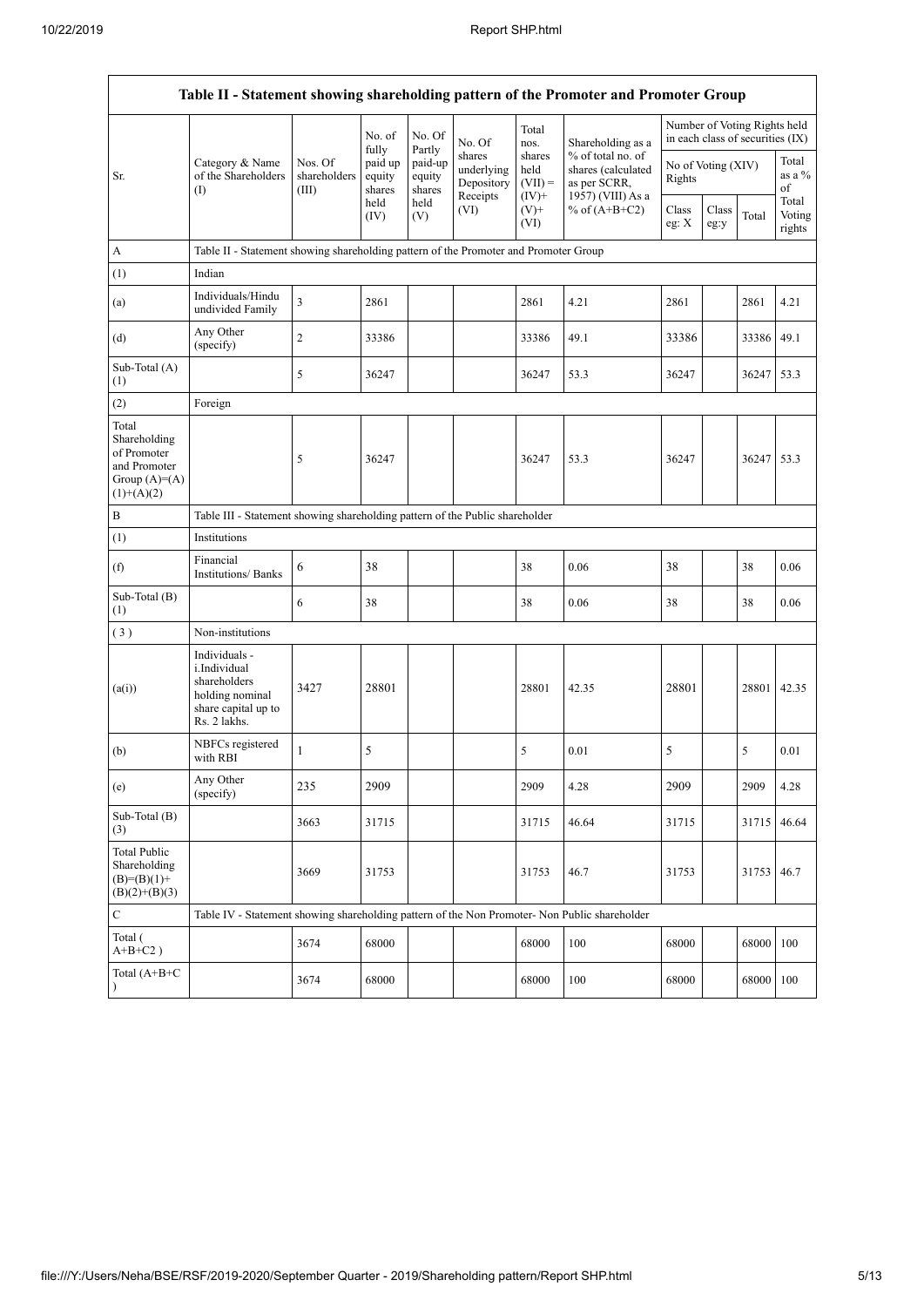| Table II - Statement showing shareholding pattern of the Promoter and Promoter Group    |                                                                                                                                |                                                                                      |                                                           |                                                                                                                    |                                        |                                                  |                                                                               |                                                         |                                       |  |  |  |
|-----------------------------------------------------------------------------------------|--------------------------------------------------------------------------------------------------------------------------------|--------------------------------------------------------------------------------------|-----------------------------------------------------------|--------------------------------------------------------------------------------------------------------------------|----------------------------------------|--------------------------------------------------|-------------------------------------------------------------------------------|---------------------------------------------------------|---------------------------------------|--|--|--|
| Sr.                                                                                     | No. Of<br>No. of<br><b>Shares</b><br><b>Shares</b><br>Underlying<br>Outstanding<br>convertible<br>securities<br>$(X_i)$<br>(X) | Underlying                                                                           | No. Of Shares<br>Underlying<br>Outstanding<br>convertible | Shareholding, as a %<br>assuming full conversion of<br>convertible securities (as a<br>percentage of diluted share | Number of<br>Locked in<br>shares (XII) |                                                  | Number of<br><b>Shares</b><br>pledged or<br>otherwise<br>encumbered<br>(XIII) |                                                         | Number of<br>equity shares<br>held in |  |  |  |
|                                                                                         |                                                                                                                                | Outstanding<br>Warrants                                                              | securities and<br>No. Of Warrants<br>(Xi)(a)              | capital) $(XI) = (VII)+(X) As$<br>$a\%$ of $(A+B+C2)$                                                              |                                        | As a<br>$%$ of<br>total<br>Shares<br>held<br>(b) | No.<br>(a)                                                                    | As a<br>$%$ of<br>total<br><b>Shares</b><br>held<br>(b) | dematerialized<br>form $(XIV)$        |  |  |  |
| A                                                                                       |                                                                                                                                | Table II - Statement showing shareholding pattern of the Promoter and Promoter Group |                                                           |                                                                                                                    |                                        |                                                  |                                                                               |                                                         |                                       |  |  |  |
| (1)                                                                                     | Indian                                                                                                                         |                                                                                      |                                                           |                                                                                                                    |                                        |                                                  |                                                                               |                                                         |                                       |  |  |  |
| (a)                                                                                     |                                                                                                                                |                                                                                      |                                                           | 4.21                                                                                                               |                                        |                                                  |                                                                               |                                                         | 2361                                  |  |  |  |
| (d)                                                                                     |                                                                                                                                |                                                                                      |                                                           | 49.1                                                                                                               |                                        |                                                  |                                                                               |                                                         | 33386                                 |  |  |  |
| Sub-Total (A)<br>(1)                                                                    |                                                                                                                                |                                                                                      |                                                           | 53.3                                                                                                               |                                        |                                                  |                                                                               |                                                         | 35747                                 |  |  |  |
| (2)                                                                                     | Foreign                                                                                                                        |                                                                                      |                                                           |                                                                                                                    |                                        |                                                  |                                                                               |                                                         |                                       |  |  |  |
| Total<br>Shareholding<br>of Promoter<br>and Promoter<br>Group $(A)=$<br>$(A)(1)+(A)(2)$ |                                                                                                                                |                                                                                      |                                                           | 53.3                                                                                                               |                                        |                                                  |                                                                               |                                                         | 35747                                 |  |  |  |
| $\, {\bf B}$                                                                            |                                                                                                                                |                                                                                      |                                                           | Table III - Statement showing shareholding pattern of the Public shareholder                                       |                                        |                                                  |                                                                               |                                                         |                                       |  |  |  |
| (1)                                                                                     | Institutions                                                                                                                   |                                                                                      |                                                           |                                                                                                                    |                                        |                                                  |                                                                               |                                                         |                                       |  |  |  |
| (f)                                                                                     |                                                                                                                                |                                                                                      |                                                           | 0.06                                                                                                               |                                        |                                                  |                                                                               |                                                         | 10                                    |  |  |  |
| Sub-Total (B)<br>(1)                                                                    |                                                                                                                                |                                                                                      |                                                           | 0.06                                                                                                               |                                        |                                                  |                                                                               |                                                         | 10                                    |  |  |  |
| (3)                                                                                     | Non-institutions                                                                                                               |                                                                                      |                                                           |                                                                                                                    |                                        |                                                  |                                                                               |                                                         |                                       |  |  |  |
| (a(i))                                                                                  |                                                                                                                                |                                                                                      |                                                           | 42.35                                                                                                              |                                        |                                                  |                                                                               |                                                         | 23442                                 |  |  |  |
| (b)                                                                                     |                                                                                                                                |                                                                                      |                                                           | 0.01                                                                                                               |                                        |                                                  |                                                                               |                                                         | $\sqrt{5}$                            |  |  |  |
| (e)                                                                                     |                                                                                                                                |                                                                                      |                                                           | 4.28                                                                                                               |                                        |                                                  |                                                                               |                                                         | 2583                                  |  |  |  |
| Sub-Total (B)<br>(3)                                                                    |                                                                                                                                |                                                                                      |                                                           | 46.64                                                                                                              |                                        |                                                  |                                                                               |                                                         | 26030                                 |  |  |  |
| <b>Total Public</b><br>Shareholding<br>$(B)= (B)(1) +$<br>$(B)(2)+(B)(3)$               |                                                                                                                                |                                                                                      |                                                           | 46.7                                                                                                               |                                        |                                                  |                                                                               |                                                         | 26040                                 |  |  |  |
| $\mathbf C$                                                                             |                                                                                                                                |                                                                                      |                                                           | Table IV - Statement showing shareholding pattern of the Non Promoter- Non Public shareholder                      |                                        |                                                  |                                                                               |                                                         |                                       |  |  |  |
| Total (<br>$A+B+C2$ )                                                                   |                                                                                                                                |                                                                                      |                                                           | 100                                                                                                                |                                        |                                                  |                                                                               |                                                         | 61787                                 |  |  |  |
| Total (A+B+C<br>$\lambda$                                                               |                                                                                                                                |                                                                                      |                                                           | 100                                                                                                                |                                        |                                                  |                                                                               |                                                         | 61787                                 |  |  |  |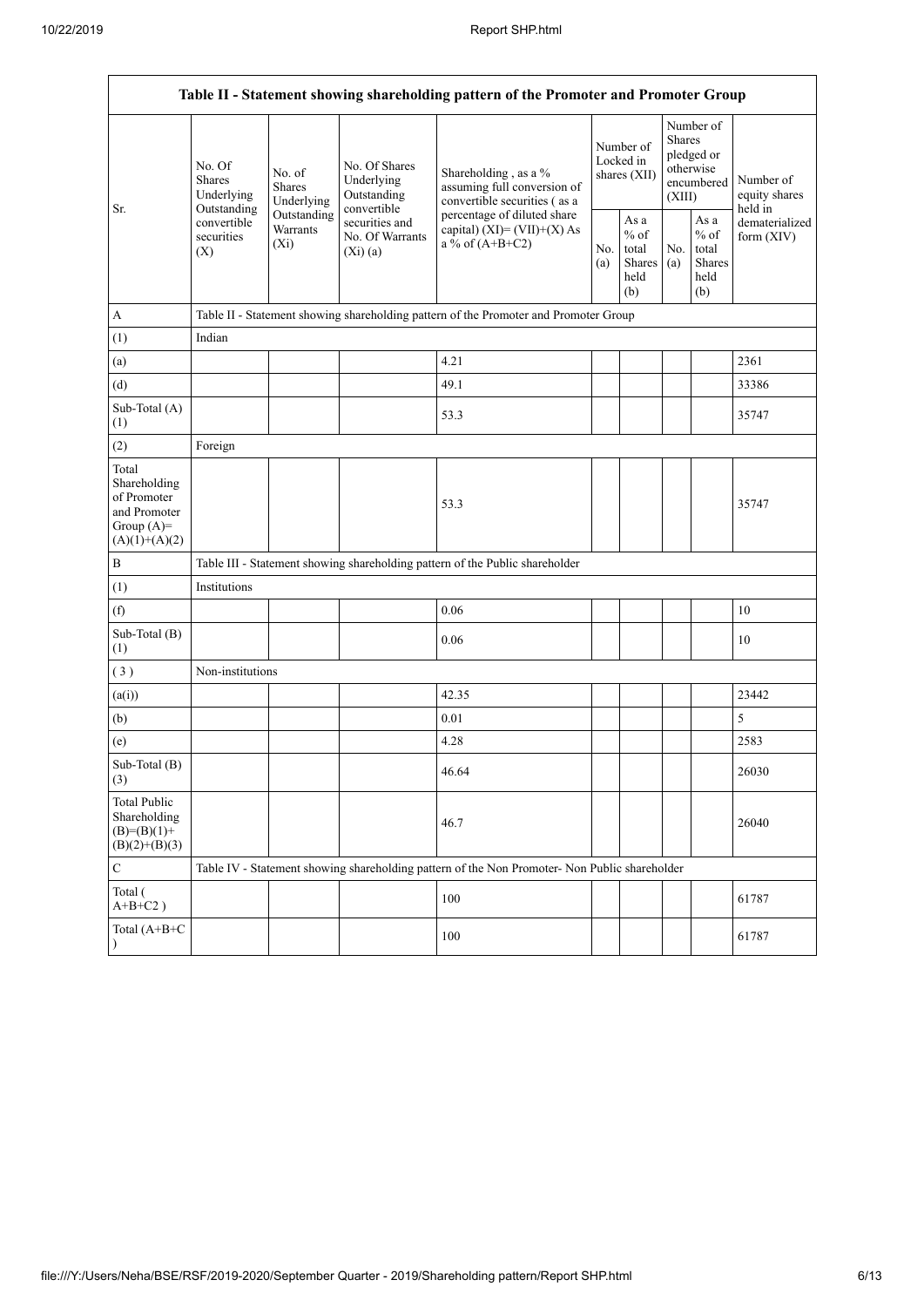| Individuals/Hindu undivided Family                                                                                                                                                       |                                                               |                    |                |                       |  |  |  |  |  |  |
|------------------------------------------------------------------------------------------------------------------------------------------------------------------------------------------|---------------------------------------------------------------|--------------------|----------------|-----------------------|--|--|--|--|--|--|
| Searial No.                                                                                                                                                                              | $\mathbf{1}$                                                  | $\sqrt{2}$         | $\mathfrak{Z}$ |                       |  |  |  |  |  |  |
| Name of the<br>Shareholders (I)                                                                                                                                                          | HARSHAVARDHAN B DOSHI                                         | LALAN AJAY KAPADIA | Nihal Doshi    | Click here to go back |  |  |  |  |  |  |
| PAN(II)                                                                                                                                                                                  | AEMPD0192A                                                    | AFHPK2552H         | AEZPD1538B     | Total                 |  |  |  |  |  |  |
| No. of fully paid<br>up equity shares<br>held (IV)                                                                                                                                       | 2070                                                          | 500                | 291            | 2861                  |  |  |  |  |  |  |
| No. Of Partly paid-<br>up equity shares<br>held (V)                                                                                                                                      |                                                               |                    |                |                       |  |  |  |  |  |  |
| No. Of shares<br>underlying<br>Depository<br>Receipts (VI)                                                                                                                               |                                                               |                    |                |                       |  |  |  |  |  |  |
| Total nos. shares<br>held $(VII) = (IV) +$<br>$(V)+(VI)$                                                                                                                                 | 2070                                                          | 500                | 291            | 2861                  |  |  |  |  |  |  |
| Shareholding as a<br>% of total no. of<br>shares (calculated<br>as per SCRR,<br>1957) (VIII) As a<br>% of $(A+B+C2)$                                                                     | 3.04                                                          | 0.74               | 0.43           | 4.21                  |  |  |  |  |  |  |
|                                                                                                                                                                                          | Number of Voting Rights held in each class of securities (IX) |                    |                |                       |  |  |  |  |  |  |
| Class eg:X                                                                                                                                                                               | 2070                                                          | 500                | 291            | 2861                  |  |  |  |  |  |  |
| Class eg:y                                                                                                                                                                               |                                                               |                    |                |                       |  |  |  |  |  |  |
| Total                                                                                                                                                                                    | 2070                                                          | 500                | 291            | 2861                  |  |  |  |  |  |  |
| Total as a % of<br>Total Voting rights                                                                                                                                                   | 3.04                                                          | 0.74               | 0.43           | 4.21                  |  |  |  |  |  |  |
| No. Of Shares<br>Underlying<br>Outstanding<br>convertible<br>securities $(X)$                                                                                                            |                                                               |                    |                |                       |  |  |  |  |  |  |
| No. of Shares<br>Underlying<br>Outstanding<br>Warrants (Xi)                                                                                                                              |                                                               |                    |                |                       |  |  |  |  |  |  |
| No. Of Shares<br>Underlying<br>Outstanding<br>convertible<br>securities and No.<br>Of Warrants (Xi)<br>(a)                                                                               |                                                               |                    |                |                       |  |  |  |  |  |  |
| Shareholding, as a<br>% assuming full<br>conversion of<br>convertible<br>securities (as a<br>percentage of<br>diluted share<br>capital) (XI)=<br>$(VII)+(Xi)(a)$ As a<br>% of $(A+B+C2)$ | 3.04                                                          | 0.74               | 0.43           | 4.21                  |  |  |  |  |  |  |
| Number of Locked in shares (XII)                                                                                                                                                         |                                                               |                    |                |                       |  |  |  |  |  |  |
| No. (a)                                                                                                                                                                                  |                                                               |                    |                |                       |  |  |  |  |  |  |
| As a $\%$ of total<br>Shares held (b)                                                                                                                                                    |                                                               |                    |                |                       |  |  |  |  |  |  |
|                                                                                                                                                                                          | Number of Shares pledged or otherwise encumbered (XIII)       |                    |                |                       |  |  |  |  |  |  |
| No. (a)                                                                                                                                                                                  |                                                               |                    |                |                       |  |  |  |  |  |  |
| As a % of total<br>Shares held (b)                                                                                                                                                       |                                                               |                    |                |                       |  |  |  |  |  |  |
| Number of equity<br>shares held in<br>dematerialized<br>form (XIV)                                                                                                                       | 2070                                                          | $\boldsymbol{0}$   | 291            | 2361                  |  |  |  |  |  |  |
|                                                                                                                                                                                          | Reason for not providing PAN                                  |                    |                |                       |  |  |  |  |  |  |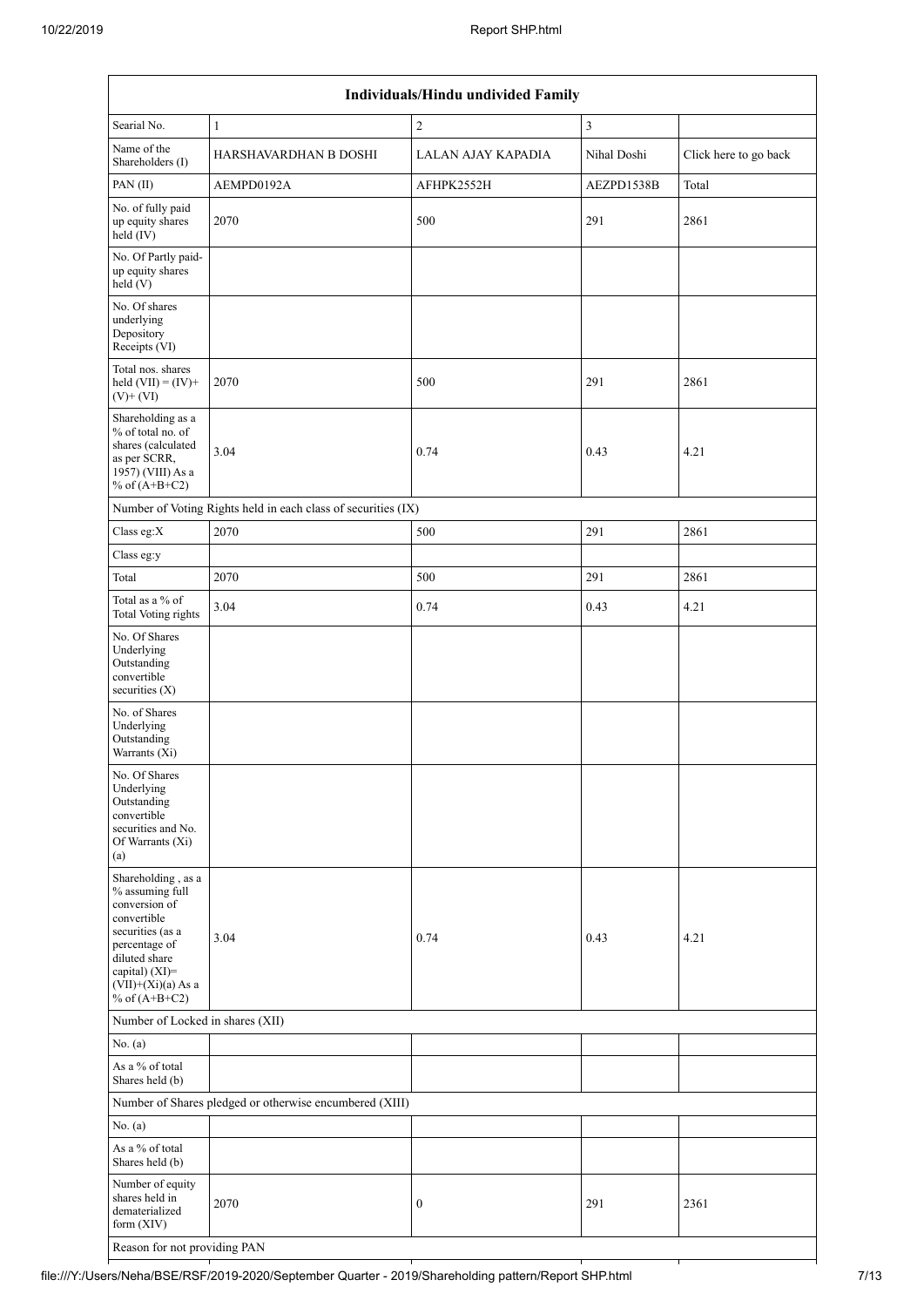| Reason for not<br>providing PAN |  |  |
|---------------------------------|--|--|
| Shareholder type                |  |  |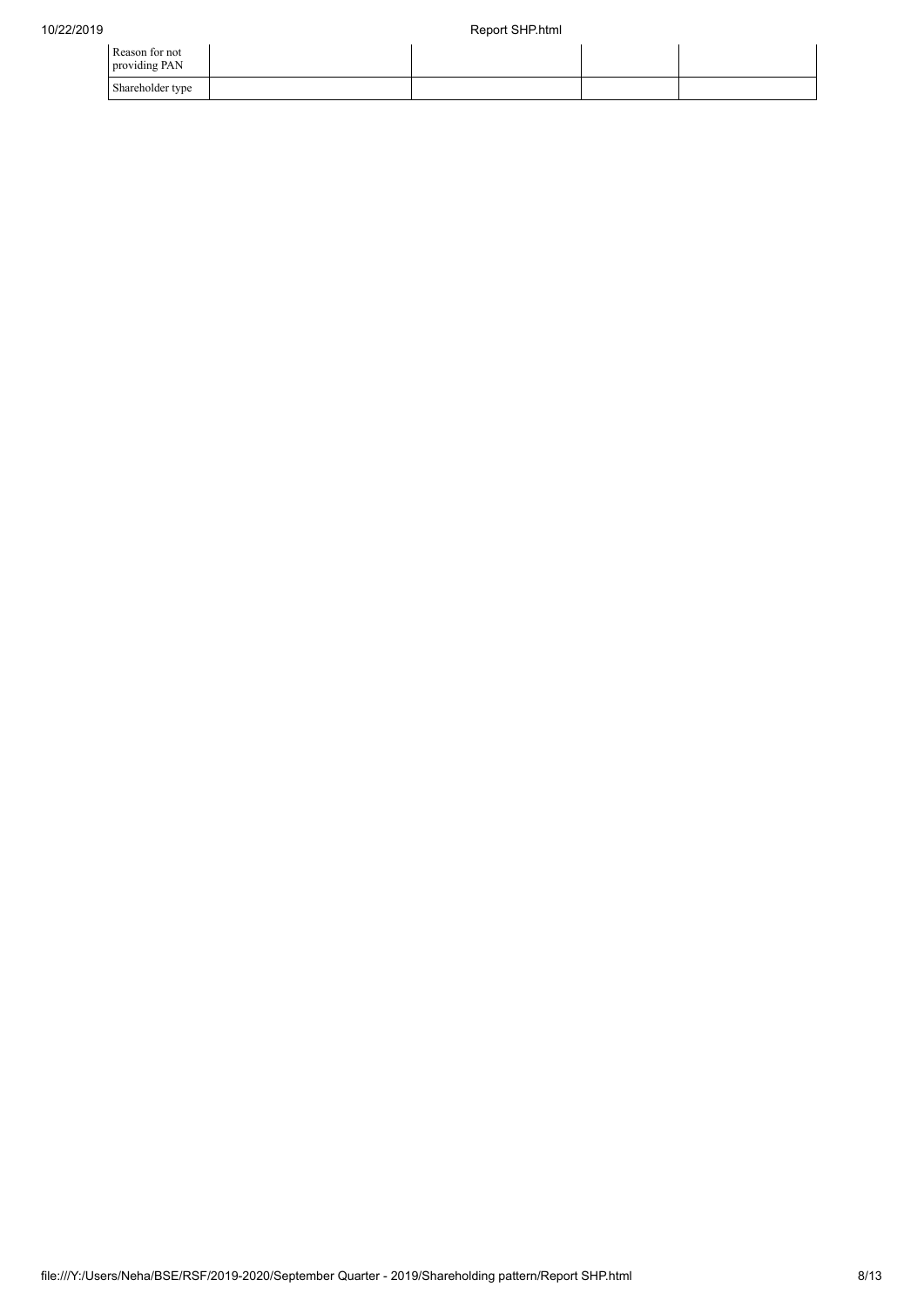| Any Other (specify)                                                                                                                                                                     |                                                               |                               |                       |  |  |  |  |  |  |
|-----------------------------------------------------------------------------------------------------------------------------------------------------------------------------------------|---------------------------------------------------------------|-------------------------------|-----------------------|--|--|--|--|--|--|
| Searial No.                                                                                                                                                                             | $\mathbf{1}$                                                  | $\overline{2}$                |                       |  |  |  |  |  |  |
| Category                                                                                                                                                                                | <b>Bodies Corporate</b>                                       | <b>Bodies Corporate</b>       | Click here to go back |  |  |  |  |  |  |
| Name of the<br>Shareholders (I)                                                                                                                                                         | LANICA FINANCIAL SERVICES PRIVATE LIMITED                     | <b>CARINA FINVEST LIMITED</b> |                       |  |  |  |  |  |  |
| PAN(II)                                                                                                                                                                                 | AAACL4645F                                                    | AABCC0874E                    | Total                 |  |  |  |  |  |  |
| No. of the<br>Shareholders (I)                                                                                                                                                          | $\mathbf{1}$                                                  | $\mathbf{1}$                  | $\sqrt{2}$            |  |  |  |  |  |  |
| No. of fully paid<br>up equity shares<br>$\text{held}(\text{IV})$                                                                                                                       | 28366                                                         | 5020                          | 33386                 |  |  |  |  |  |  |
| No. Of Partly paid-<br>up equity shares<br>held(V)                                                                                                                                      |                                                               |                               |                       |  |  |  |  |  |  |
| No. Of shares<br>underlying<br>Depository<br>Receipts (VI)                                                                                                                              |                                                               |                               |                       |  |  |  |  |  |  |
| Total nos. shares<br>held $(VII) = (IV) +$<br>$(V)$ + $(VI)$                                                                                                                            | 28366                                                         | 5020                          | 33386                 |  |  |  |  |  |  |
| Shareholding as a<br>% of total no. of<br>shares (calculated<br>as per SCRR,<br>1957) (VIII) As a<br>% of $(A+B+C2)$                                                                    | 41.71                                                         | 7.38                          | 49.1                  |  |  |  |  |  |  |
|                                                                                                                                                                                         | Number of Voting Rights held in each class of securities (IX) |                               |                       |  |  |  |  |  |  |
| Class eg: X                                                                                                                                                                             | 28366                                                         | 5020                          | 33386                 |  |  |  |  |  |  |
| Class eg:y                                                                                                                                                                              |                                                               |                               |                       |  |  |  |  |  |  |
| Total                                                                                                                                                                                   | 28366                                                         | 5020                          | 33386                 |  |  |  |  |  |  |
| Total as a % of<br>Total Voting rights                                                                                                                                                  | 41.71                                                         | 7.38                          | 49.1                  |  |  |  |  |  |  |
| No. Of Shares<br>Underlying<br>Outstanding<br>convertible<br>securities $(X)$                                                                                                           |                                                               |                               |                       |  |  |  |  |  |  |
| No. of Shares<br>Underlying<br>Outstanding<br>Warrants (Xi)                                                                                                                             |                                                               |                               |                       |  |  |  |  |  |  |
| No. Of Shares<br>Underlying<br>Outstanding<br>convertible<br>securities and No.<br>Of Warrants (Xi)<br>(a)                                                                              |                                                               |                               |                       |  |  |  |  |  |  |
| Shareholding, as a<br>% assuming full<br>conversion of<br>convertible<br>securities (as a<br>percentage of<br>diluted share<br>capital) $(XI)$ =<br>$(VII)+(X)$ As a %<br>of $(A+B+C2)$ | 41.71                                                         | 7.38                          | 49.1                  |  |  |  |  |  |  |
| Number of Locked in shares (XII)                                                                                                                                                        |                                                               |                               |                       |  |  |  |  |  |  |
| No. $(a)$                                                                                                                                                                               |                                                               |                               |                       |  |  |  |  |  |  |
| As a % of total<br>Shares held (b)                                                                                                                                                      |                                                               |                               |                       |  |  |  |  |  |  |
|                                                                                                                                                                                         | Number of Shares pledged or otherwise encumbered (XIII)       |                               |                       |  |  |  |  |  |  |
| No. (a)                                                                                                                                                                                 |                                                               |                               |                       |  |  |  |  |  |  |
| As a % of total<br>Shares held (b)                                                                                                                                                      |                                                               |                               |                       |  |  |  |  |  |  |
| Number of equity                                                                                                                                                                        | 28366                                                         | 5020                          | 33386                 |  |  |  |  |  |  |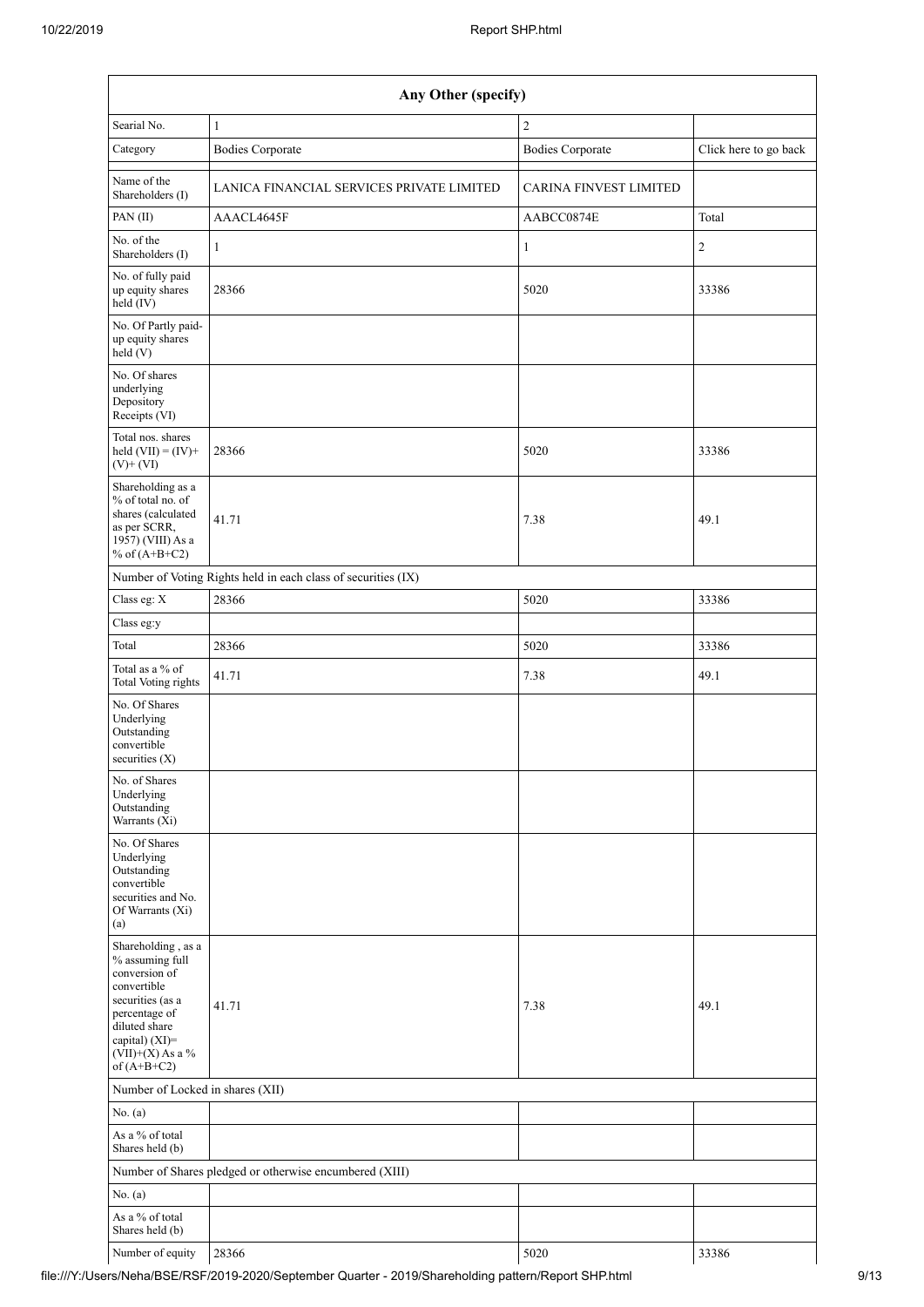| shares held in<br>dematerialized<br>form $(XIV)$ |  |  |  |  |  |  |  |
|--------------------------------------------------|--|--|--|--|--|--|--|
| Reason for not providing PAN                     |  |  |  |  |  |  |  |
| Reason for not<br>providing PAN                  |  |  |  |  |  |  |  |
| Shareholder type                                 |  |  |  |  |  |  |  |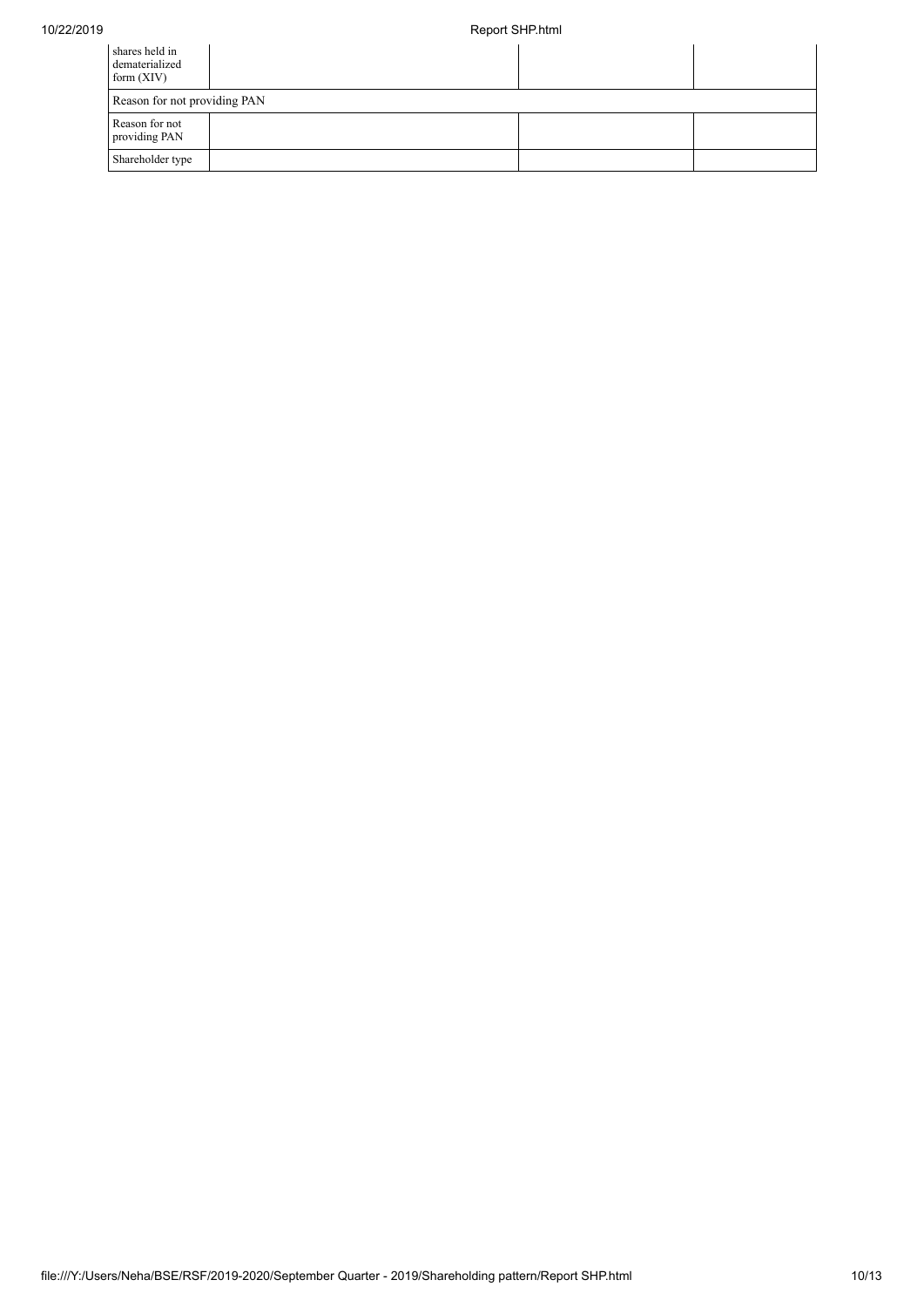| Any Other (specify)                                                                                                                                                                     |                         |                                                               |                           |                |            |                       |  |  |  |  |
|-----------------------------------------------------------------------------------------------------------------------------------------------------------------------------------------|-------------------------|---------------------------------------------------------------|---------------------------|----------------|------------|-----------------------|--|--|--|--|
| Searial No.                                                                                                                                                                             | $\mathbf{1}$            | $\overline{c}$                                                | 3                         | $\overline{4}$ | 5          |                       |  |  |  |  |
| Category                                                                                                                                                                                | <b>Bodies Corporate</b> | <b>Clearing Members</b>                                       | Non-Resident Indian (NRI) | Trusts         | <b>HUF</b> |                       |  |  |  |  |
| Category / More<br>than 1 percentage                                                                                                                                                    | Category                | Category                                                      | Category                  | Category       | Category   |                       |  |  |  |  |
| Name of the<br>Shareholders (I)                                                                                                                                                         |                         |                                                               |                           |                |            | Click here to go back |  |  |  |  |
| PAN(II)                                                                                                                                                                                 |                         |                                                               |                           |                |            | Total                 |  |  |  |  |
| No. of the<br>Shareholders (I)                                                                                                                                                          | 53                      | 12                                                            | 25                        | $\overline{c}$ | 143        | 235                   |  |  |  |  |
| No. of fully paid<br>up equity shares<br>held (IV)                                                                                                                                      | 1052                    | 143                                                           | 220                       | 9              | 1485       | 2909                  |  |  |  |  |
| No. Of Partly paid-<br>up equity shares<br>held (V)                                                                                                                                     |                         |                                                               |                           |                |            |                       |  |  |  |  |
| No. Of shares<br>underlying<br>Depository<br>Receipts (VI)                                                                                                                              |                         |                                                               |                           |                |            |                       |  |  |  |  |
| Total nos. shares<br>held $(VII) = (IV) +$<br>$(V)+(VI)$                                                                                                                                | 1052                    | 143                                                           | 220                       | 9              | 1485       | 2909                  |  |  |  |  |
| Shareholding as a<br>% of total no. of<br>shares (calculated<br>as per SCRR,<br>1957) (VIII) As a<br>% of $(A+B+C2)$                                                                    | 1.55                    | 0.21                                                          | 0.32                      | 0.01           | 2.18       | 4.27                  |  |  |  |  |
|                                                                                                                                                                                         |                         | Number of Voting Rights held in each class of securities (IX) |                           |                |            |                       |  |  |  |  |
| Class eg: X                                                                                                                                                                             | 1052                    | 143                                                           | 220                       | $\mathfrak{g}$ | 1485       | 2909                  |  |  |  |  |
| Class eg:y                                                                                                                                                                              |                         |                                                               |                           |                |            |                       |  |  |  |  |
| Total                                                                                                                                                                                   | 1052                    | 143                                                           | 220                       | $\mathfrak{g}$ | 1485       | 2909                  |  |  |  |  |
| Total as a % of<br><b>Total Voting rights</b>                                                                                                                                           | 1.55                    | 0.21                                                          | 0.32                      | 0.01           | 2.18       | 4.27                  |  |  |  |  |
| No. Of Shares<br>Underlying<br>Outstanding<br>convertible<br>securities $(X)$                                                                                                           |                         |                                                               |                           |                |            |                       |  |  |  |  |
| No. of Shares<br>Underlying<br>Outstanding<br>Warrants (Xi)                                                                                                                             |                         |                                                               |                           |                |            |                       |  |  |  |  |
| No. Of Shares<br>Underlying<br>Outstanding<br>convertible<br>securities and No.<br>Of Warrants (Xi)<br>(a)                                                                              |                         |                                                               |                           |                |            |                       |  |  |  |  |
| Shareholding, as a<br>% assuming full<br>conversion of<br>convertible<br>securities (as a<br>percentage of<br>diluted share<br>capital) $(XI)$ =<br>$(VII)+(X)$ As a %<br>of $(A+B+C2)$ | 1.55                    | 0.21                                                          | 0.32                      | 0.01           | 2.18       | 4.27                  |  |  |  |  |
| Number of Locked in shares (XII)                                                                                                                                                        |                         |                                                               |                           |                |            |                       |  |  |  |  |
| No. (a)                                                                                                                                                                                 |                         |                                                               |                           |                |            |                       |  |  |  |  |
| As a % of total<br>Shares held (b)                                                                                                                                                      |                         |                                                               |                           |                |            |                       |  |  |  |  |
| Number of equity<br>shares held in<br>dematerialized<br>form (XIV)                                                                                                                      | 824                     | 143                                                           | 122                       | 9              | 1485       | 2583                  |  |  |  |  |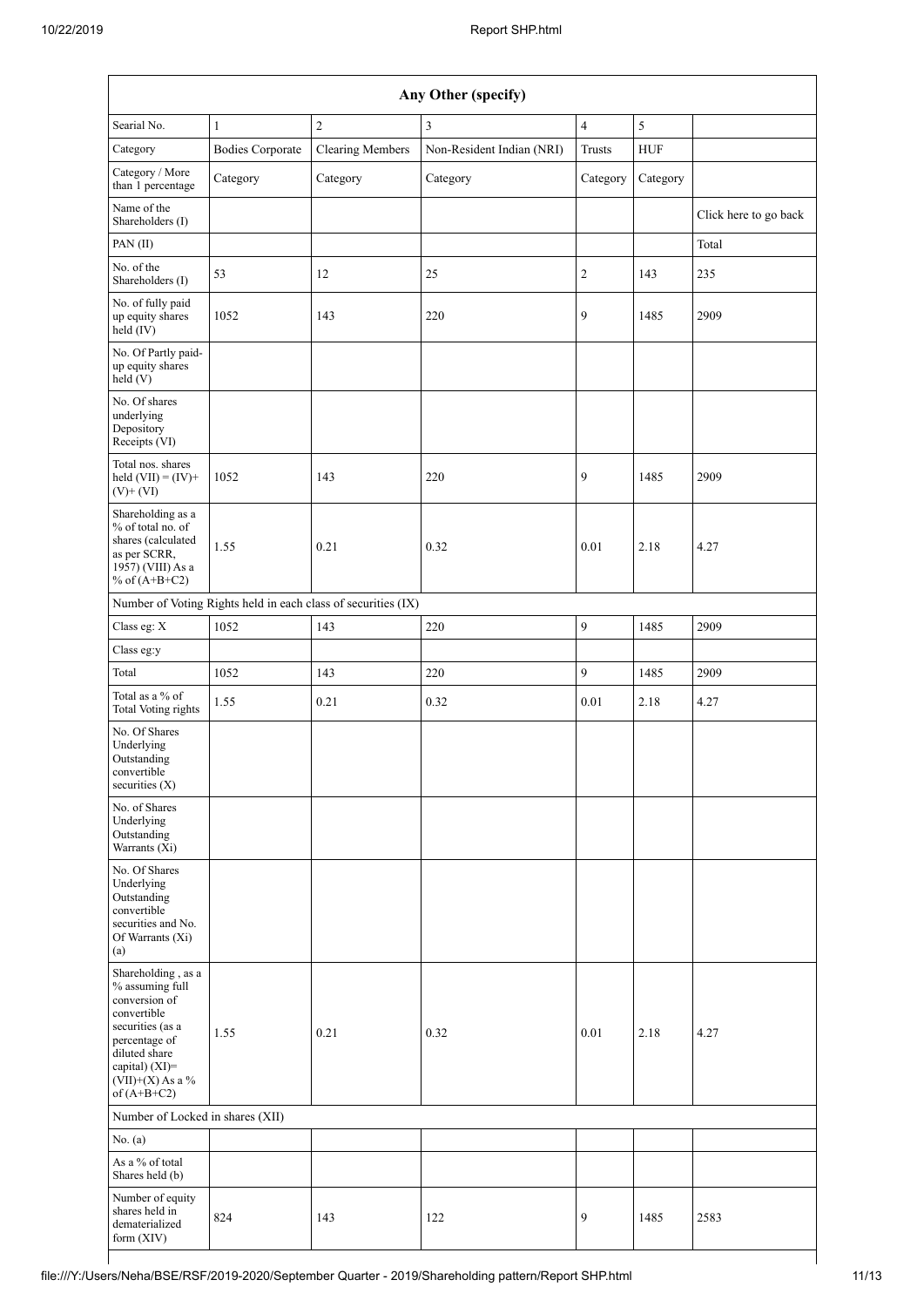|                                 | Reason for not providing PAN |  |  |  |  |  |  |  |  |  |
|---------------------------------|------------------------------|--|--|--|--|--|--|--|--|--|
| Reason for not<br>providing PAN |                              |  |  |  |  |  |  |  |  |  |